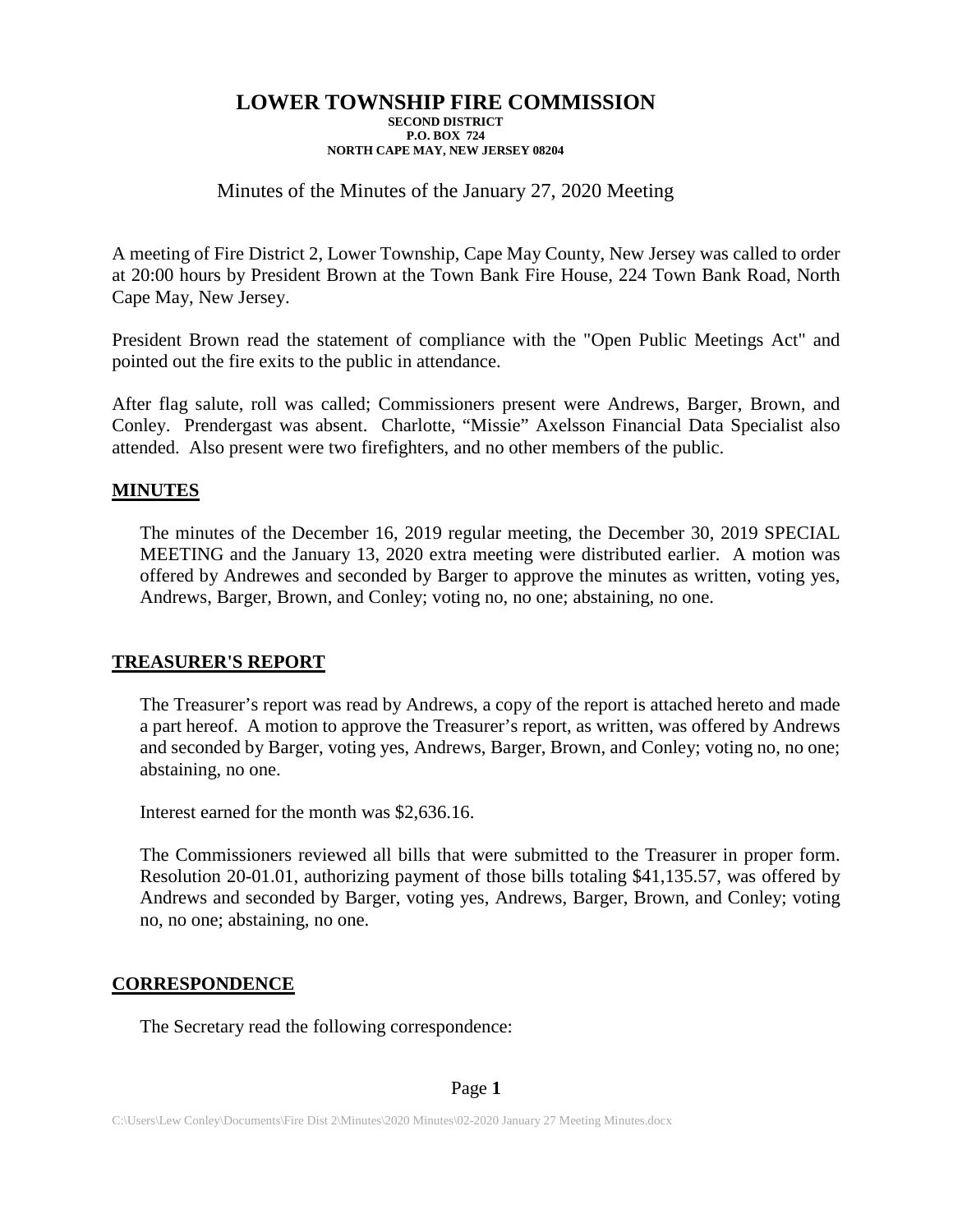# Minutes of the Minutes of the January 27, 2020 Meeting

- 1. An email out dated 12/13/19, to Chief Megonigal regarding the purchase of the new Breathing Air Compressor from the HGCA to include the State Contract Number
- 2. An email out dated 12/13/19, to Leon Costello regarding adoption of the proposed 2020 Annual Budget adoption.
- 3. An email out dated 1/01/2020, to Melissa Ford at the Bureau of Authority Regulation, transmitting the ballot count from the Special Meeting, a copy of the Ballot Questions, the Affidavit of Posting the Special Meeting, the Special Meeting Results Certification and the Notice of Special Meeting.
- 4. Letter out dated 1/14/2020 to DCA Bureau of Authority Regulation, transmitting 2 copies of the District's Resolution 20-02 amending the 2020 Budget.
- 5. Email in dated 1/16/2020 from Lizbeth Shay of the Cape May County Clerk's Office, transmitting the number of mail-in ballots will be require from each of the Fire Districts in Cape May County, for the annual election.
- 6. Letter out dated 1/19/2020 to the New Jersey Election Law Enforcement Commission transmitting executed copies of the Candidate Sworn Statements from Raymond Scott Brown and Charles J. Prendergast.
- 7. Letter out dated 1/25/2020 to DCA, Bureau of Authority Regulation transmitting 2 copies of the Amended, Adopted 2020 Annual Budget for the Fire District, with a copy of same to Julie Pickard, Township Clerk.

# **TOWN BANK VOLUNTEER FIRE COMPANY REPORT**

- A report of the month's activities was read by Chief Megonigal, a copy of which are attached hereto and made a part hereof.
- Chief Megonigal also reported that 6121 was sold to the highest bidder for \$6,025.00. A check for that amount was provided to the Treasurer to be deposited.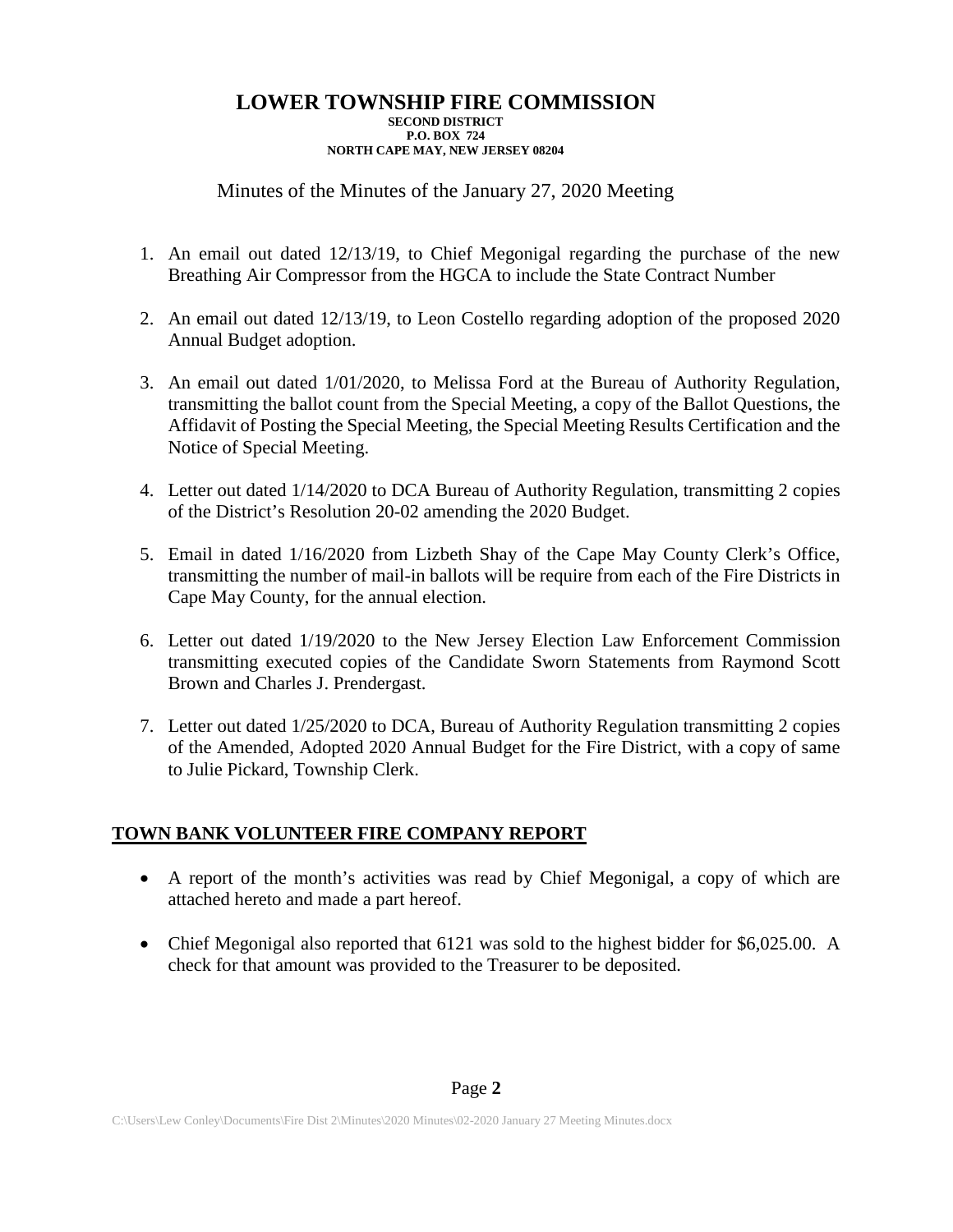# Minutes of the Minutes of the January 27, 2020 Meeting

# **BUREAU OF FIRE SAFETY REPORT**

• The Bureau of Fire Safety report was provided by Conley including the minutes of the last month's meeting minutes, which are attached hereto and made a part hereof.

# **OLD BUSINESS**

*1. Brown reported that Rich Fire Protection has performed their inspection and determined that there is an issue with the kitchen hood not working properly. It may be an electrical issue and the Chief will have Marsden Electric look at it and if it is electrical to repair it (08/18)*

*Brown reported that the fan was fixed; it was an electrical issue, however, Rich Fire Protection, when performing the 5-year internal inspection of the sprinkler system revealed that the system needed flushing and provided photographs to substantiate the need. Brown presented a letter from Rich Fire Protection dated 9/07/18 proposing a not to exceed fee of \$13,800, to furnish labor and materials to perform the repairs to the sprinkler system. They can begin the work as soon as a PO is issued.*

*Brown has performed a lot of checking and has had a couple of conversations with Rich Fire Protection and they are 90% sure that the flushing will correct everything with the system.*

*A motion to approve the proposal of Rich Fire Protection was offered by Andrews and seconded by Barger, voting yes, Andrews, Barger, Brown, Conley, and Prendergast; voting no, no one; abstaining, no one. (09/18)*

*Brown reported that Rich Fire Protection would be here to flush the system on or about November 21, 2018. They originally were going to come earlier by he asked them to hold off until after the November elections since the building is used for a polling place for several districts and we did not want to inconvenience the election process.*

*Brown reported that Rich Fire Protection has performed the flushing of the fire suppression system and the system is functioning as designed. The also reported that the system will need major work sooner than later. They believe it will be necessary to replace the entire system from the entry manifold back. Brown will try to get a preliminary cost for the replacement so that we have an idea of the cost, which will most probably exceed the bid threshold. (01/19)*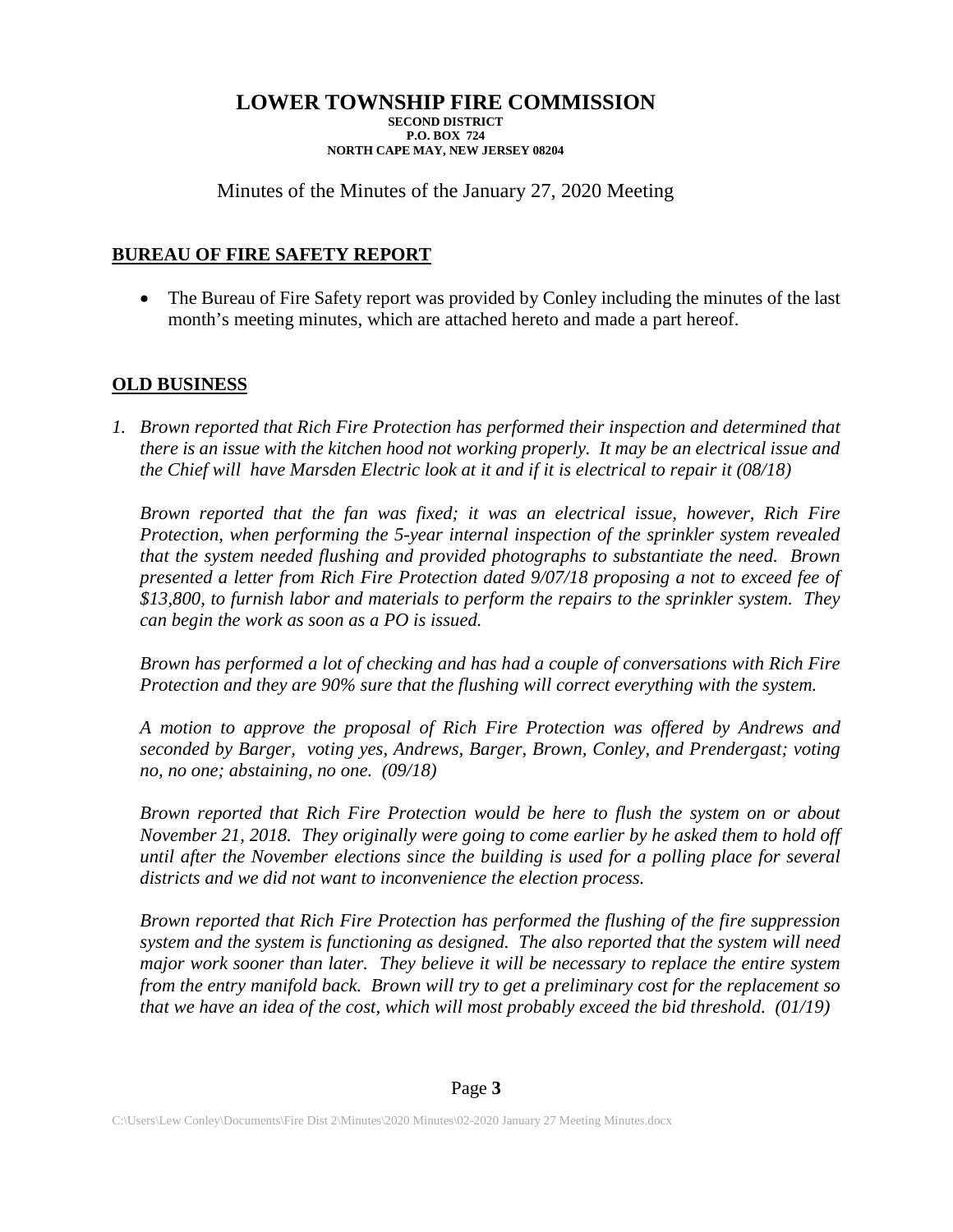# Minutes of the Minutes of the January 27, 2020 Meeting

*Conley had the original building plans scanned and Brown will provide a copy to Rich Fire Protection so that they can prepare an accurate estimate of the replacement cost. (05-19)*

*Brown reported that Rich Fire Protection will be at the firehouse tomorrow for fire system testing. (07-19)*

*Brown reported that Rich Fire Protection was hoping that we could provide them with the actual CADD files for the firehouse and not a PDF copy of the original construction drawings. The CADD files are not available, therefore their team visited the building and did some extensive investigating and reported that they would provide us with a proposal and he has not received that proposal yet. (08/19)*

*Brown reported that he is still waiting for the proposal to provide the work. (09/19)*

*Brown reported that he has received a detailed proposal to provide the work from Rich Fire Protection in the amount of \$204,000, which did not include a performance bond, trash removal, as well as exceeding the bid threshold. The matter will need to be considered in the 2020 budget and possibly retaining an engineer to review and expand the specifications and prepare and monitor the bid process and inspect the installation. (10/19)*

*Conley recommend hiring a Fire Suppression System Engineer to prepare specifications, a bid package and monitor construction of the new sprinkler system. He reiterated that we are not specialists in that field, we need someone looking out for us, and to be sure, we get a product that is up-to-date and up-to the current fire code. (11/19)*

- *2. Conley and Chief Megonigal will be working on an updated mutual aid contract with the Cape May Point Volunteer Fire Company. (08/19)*
- *3. Chief Megonigal reported that the breathing air compressor used to fill the firefighter's airpacks is no longer functioning and is beyond repair. The fire company needs to have breathing air for not only the air-packs but for the dive tanks also. The Chief presented a proposal from the HGAC Cooperative to purchase a new breathing air compressor; the cost of the new breathing air compressor, including trading in the old compressor, through the HGAC is \$57,942.63. There are sufficient funds for the purchase available under the Maintenance & Repairs line in the current budget.*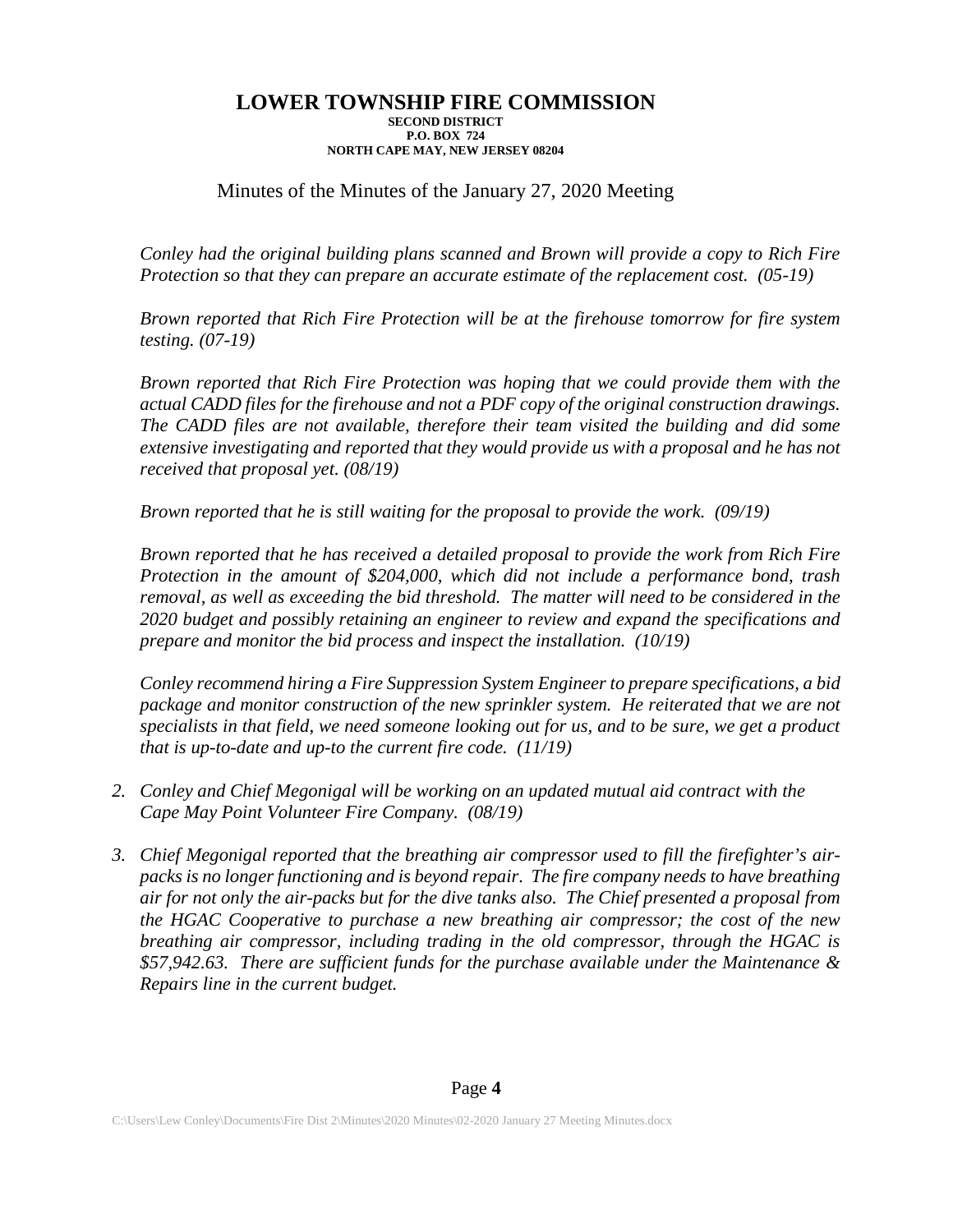Minutes of the Minutes of the January 27, 2020 Meeting

*A motion was offered by Conley and seconded by Andrews to authorize the purchase through the HGAC Cooperative for \$57,942.63, voting yes, Andrews, Barger, Brown, Conley, and Prendergast; voting no, no one; abstaining, no one. (12/19)*

*4.* Brown reported that he has spoken with a representative of the County Health Department regarding our emergency generator clean air permit (Air Quality). He informed her that we have been trying for over a year to get into compliance, since our prior permit expired. Chief Megonigal has tried through the on-line permit application but it requires a password that was used by former Chief Treon, now deceased, and cannot get into the system without it. He has called numerous times and left voicemails with DEP and does not get return calls from them. He requested the County Health Department to assist us in getting the permit and was told it was our job to get the permit, they only enforce the permit. Conley will draft a formal letter to be sent to the County Health Department and DEP outlining the issues if he is provided with the times and dates of the attempts to contact. (01/2020).

### **NEW BUSINESS**

Resolutions 20-04 through 20-19 were offered by Andrews and seconded by Barger to adopt and/or approve as detailed below, voting yes, Andrews, Barger, Brown, Conley, and Prendergast; voting no, no one; abstaining, no one.

- 20-04 Adopt Temporary Budget
- 20-05 Airpower International Contract
- 20-06 Aerial Testing Company (Aerial Testing) Contract
- 20-07 Bieber's Lawn Service Lawn Contract
- 20-08 Bieber's Lawn Service Snow Contract
- 20-09 CM-3 Building Solutions HVAC Maintenance Contract
- 20-10 Modern Group Power Systems (Generators) Contract
- 20-11 Fire & Safety Apparatus Contract
- 20-12 Rich Fire Protection Contract
- 20-13 Western Pest Services Contract
- 20-14 Electronic Measurement Labs (Gas Monitor Calibrations) Contract
- 20-15 Fire One (Pump and Hose Testing) Contract

### Page **5**